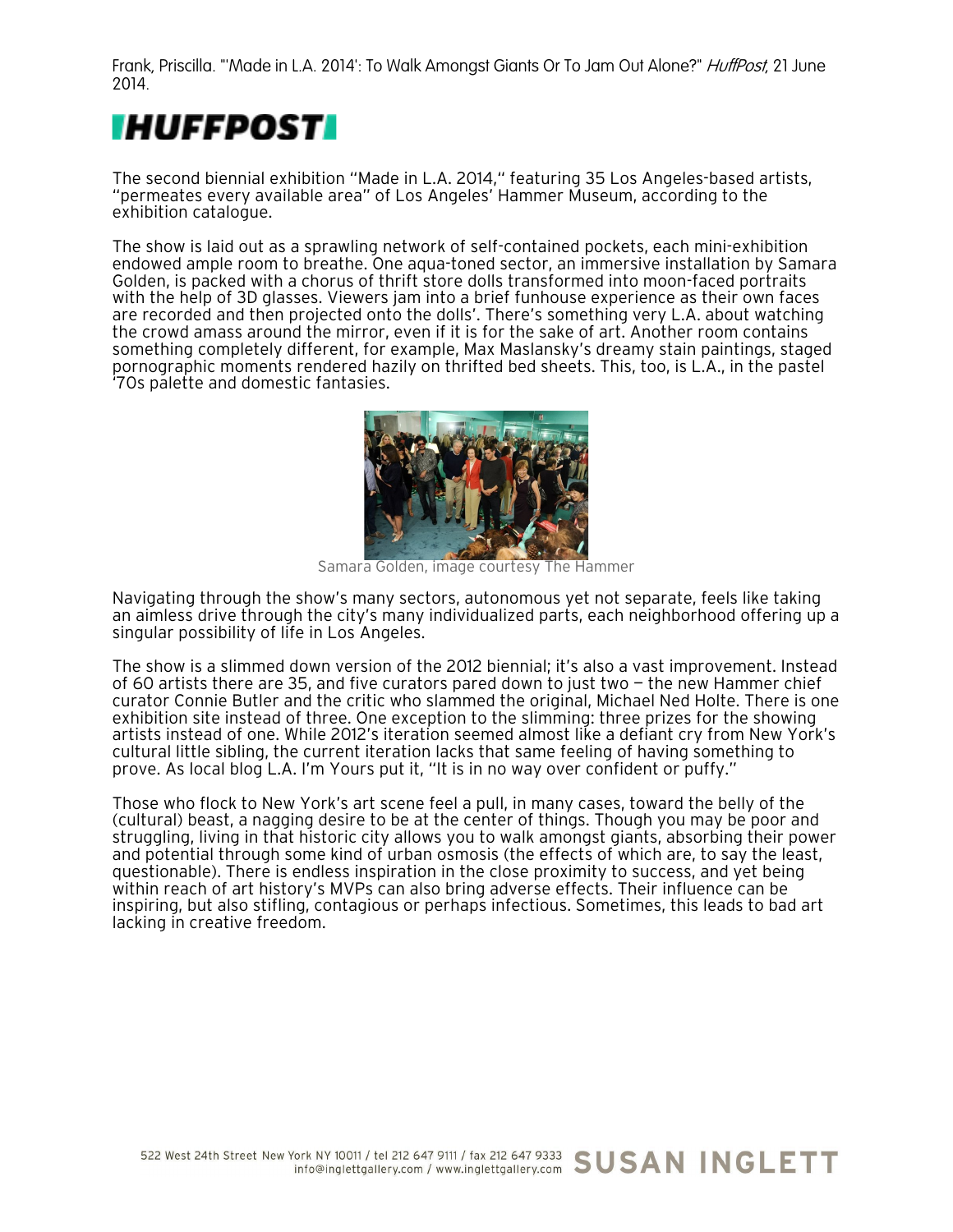Frank, Priscilla. "'Made in L.A. 2014': To Walk Amongst Giants Or To Jam Out Alone?" *HuffPost*, 21 June 2014.



Photo courtesy Barbara Katz, The Hammer

"For much of the past 15 years," Catherine Wagley wrote in L.A. Weekly, "overly intellectually and self-consciously historically informed work has been so pervasive that too much of what was shown in galleries or 'finger-on-the-pulse' group museum shows either seemed to be announcing, 'Look, professor, I understood all the theory,' or looked stuck, frustrated by its inability to escape its historical references." Los Angeles' art scene, at times, got caught chasing inescapable closeness that's felt so profoundly New York, for better or worse.

"Made in L.A. 2014" feels different. Instead of charging toward the center, the artists seem intrigued by specific pockets, content to live on the periphery. Just as L.A. is made up of micro-environments whose citizens often feel little need to venture beyond their local domain, so the Hammer artists seem content not to engage in the almighty dialogue of Art, but just to make it. The rhizomatic layout of the cityscape is mapped onto the biennial's skeleton, and it feels graciously manageable, even generous.



Magdalena Suarez Frimkess and Michael Frimkess, image courtesy The Hammer

Most of the exhibited artwork is not tethered to the trends of today, whether artistic, social or political. Instead there's Tony Greene's dismal glimpse at the early days of the AIDS epidemic, and the institutional indifference it faced. There are Magdalena Suarez Frimkess and Michael Frimkess' hand-painted ceramics that incorporate influences like Cubism and Disney cartoons into rough-edged pottery. The idea of "contemporary" too becomes decentralized, an appropriate condition for a city that so often feels trapped in a bygone era, whether the golden age of Hollywood or the sad glamour of the '70s.

Of course, most biennials don't commit to a single perspective or theme, but "Made in L.A." seems particularly afloat, driven by ideas of locality, anti-heroism and free play. "I don't have a goal," Magdalena Suarez Frimkess explains of her ceramic practice, which she's been at for half a century. "I just play it day by day. It's like eating, you have to eat everyday." Like Frimkess, the biennial seems to have nothing to prove, just lots of treats to share.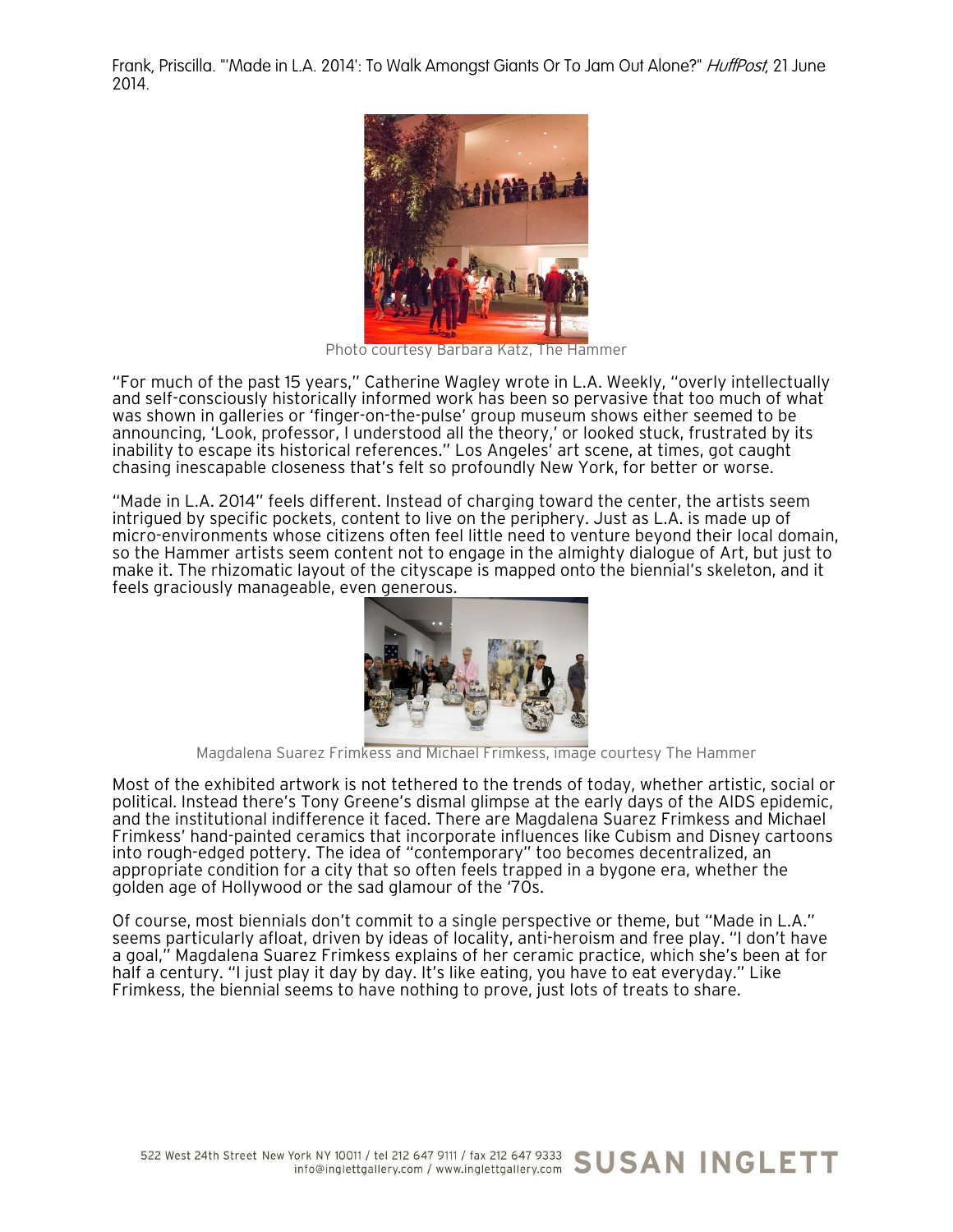Frank, Priscilla. "'Made in L.A. 2014': To Walk Amongst Giants Or To Jam Out Alone?" HuffPost, 21 June 2014.



KCHUNG, Photo courtesy Barbara Katz, The Hammer

The inclusion of local collaborations like Alice Konitz' Los Angeles Museum of Art, located in the driveway of her Eagle Rock Studio, or the nonhierarchical cooperative KCHUNG, a Chinatown-based radio station that dabbles in art, music, philosophy and whatever else, further contribute to the supine stature of this new biennial model.

"Made in L.A. 2014" has another standout aspect separating it from the majority of such exhibitions worldwide – a majority of the artists are women. As Christopher Knight noted in the L.A. Times, "This may be the first major biennial exhibition anywhere in recorded history that features more art by women than by men. Given the oft-repeated statistic that more women than men go to art school and become artists, that makes simple sense." He makes it sound so easy.



Channing Hansen, photo courtesy Arielle Sherman, The Hammer

The relationship between art and gender is revisited throughout the biennial, by subverting traditionally feminine techniques, like Channing Hansen's "knit paintings," or traditionally masculine ones, like Caitlin Lonegan's anti-AbEx abstractions. Hansen, who calls himself an "armchair physicist," hand-dyes and spins different fiber blends — silk, alpaca, mohair and wool — into massive, colorful webs according to a predetermined algorithm. The seemingly spontaneous color fields, which transcend scientific assumptions by making yarn drip, weave together science and craft as twin tools of art, privileging neither.

Lonegan's paintings posture themselves opposite macho mid-twentieth century abstract expressionism and all the connotations of heroic genius associated with it. Instead Lonegan allows her canvases, which she works on synchronously, to build slowly over time, some taking over a year to create. *Emerge* is perhaps a better word for Lonegan's process, which she employs through "a heap of borrowed tricks" according to the Hammer catalogue, including frottage and embossing. Reveling in shallow spaces and moments of metallic glitter, Lonegan remixes Los Angeles tropes into her disorienting canvases, revealing how "serious" abstraction can materialize through unlikely, not all too exciting narratives.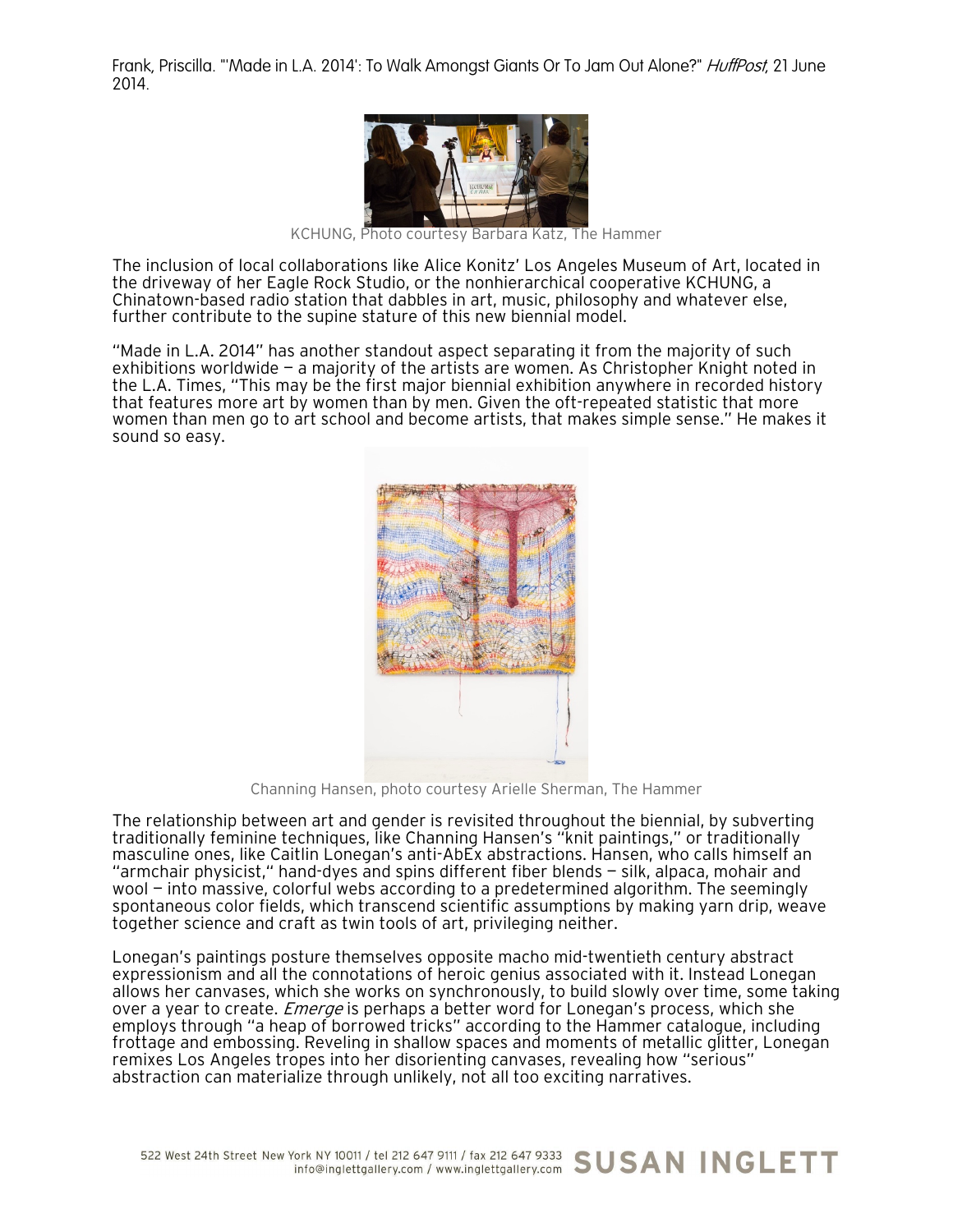Frank, Priscilla. "'Made in L.A. 2014': To Walk Amongst Giants Or To Jam Out Alone?" HuffPost, 21 June 2014.



Tala Madani, Photo courtesy Barbara Katz, The Hammer

No artist brings gender to the center of the conversation more than Tala Madani, whose paintings, drawings and show-stopping stop-motion animations create worlds in which women are absent and men, left to their own devices, engage in bumbling, perverse, violent and allaround moronic rituals. The portrait of male society as an elaborate bundle of nincompoops, not skimping on the gross-out tactics, features everything from senseless stabbing to rows of butts in the breeze. Its affect settles somewhere between Mike Kelley and a "Dick and Jane" picture book. This show's inclusion of animated videos, each minute made from 2,500 paintings, brought the childishness and grotesqueness to new heights.

Madani's addictive films, reminiscent of painfully surreal Saturday morning cartoons, seem to comment on the L.A. lifestyle, where creativity and entertainment can't decide whether to "questions of the relationships between profoundly singular consciousness and deep social connectivity." This balancing act between the individual and society is especially prevalent in Los Angeles, a place where it's possible to avoid unpleasant people and issues, simply passing them by in your air conditioned vehicle. To engage with the community is a choice, unlike in New York, and many artists blatantly grapple with that option.

In New York, on a single commute to work, you're bound to encounter countless strangers, overhear strange conversations, physically bump into different ways of life. Although this provides ample opportunities to encounter beauty, ugliness and inspiration before you take a<br>sip of coffee, there's a darker side to living always in public. You're constantly self-aware, selfcurating, pressed up against those who came before you, scrambling to make progress before someone comes along after you. Although L.A. is known for its plastic citizens, in many ways the Western metropolis creates a safer space for its inhabitants to just be. Instead of riding the subway, think of jamming out alone, dancing wildly with the windows up, with no outside forces able to disrupt your groove, until you choose to engage with them.



Photo courtesy Barbara Katz, The Hammer

"Made in L.A." showcases artists who, regardless of where they were born, chose to make art in a particular, and quite temperate, climate. The biennial questions what it means to make art

522 West 24th Street New York NY 10011 / tel 212 647 9111 / fax 212 647 9333 SUSAN INGLETT